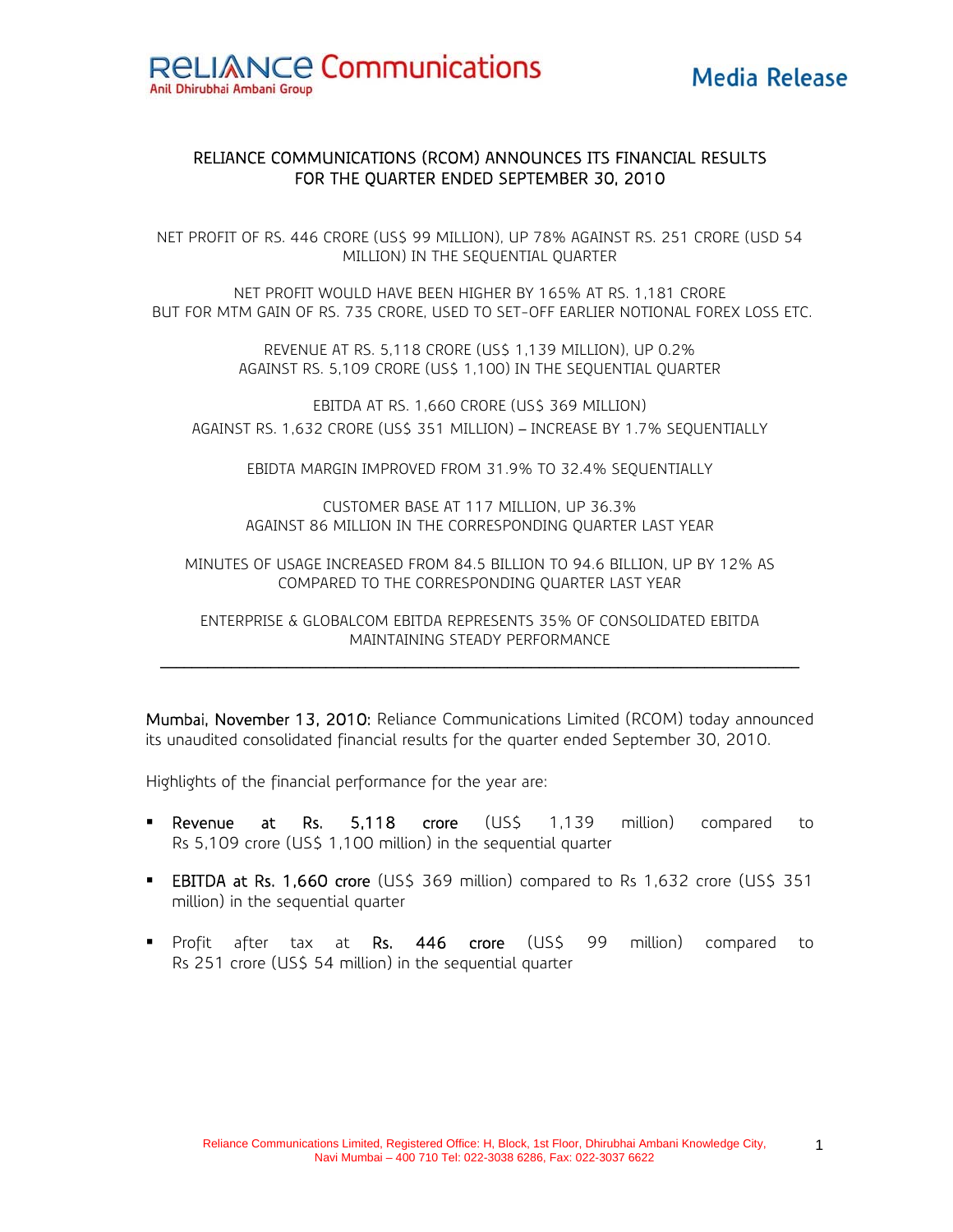### CORPORATE DEVELOPMENTS

#### RCOM & Universal Music sign exclusive strategic partnership in its preparation for 3G launch

RCOM has signed an exclusive strategic partnership with Universal Music to offer musicrelated services and content across RCOM's GSM, CDMA, 3G Mobile and Wireless Broadband platforms. This is the biggest and first-ever comprehensive music partnership signed in India by a telecom operator.

The agreement between Reliance Communications and Universal Music has been signed with a commitment of substantial investments to be made by both the parties to offer 360 degree music experience to customers across all platforms including Voice, WAP, Web, IVR, Blog & through On-Ground Events.

The agreement with Universal is a prelude to RCOM's 3G launch since Music offers the potential to provide the best consumer experience on 3G network. Universal will offer its entire catalogue of international and Indian music to RCOM.

#### RCOM & Nokia join hands for a first-of-its-kind multi-faceted business partnership

RCOM and Nokia India jointly announced a first-of-its-kind multi-faceted business alliance. The RCOM – Nokia alliance will aim to foster greater use of mobile services, giving consumers an opportunity to get richer experiences and do more with their phones.

The RCOM–Nokia partnership is structured on a one-of-its-kind blue-print to engage with the Indian consumes to offer an array of unmatched & innovative mobile, data and services offerings in India. The alliance covers –

- 1. Making available Ovi Life Tools services targeted at the rural and semi-urban segments for Reliance customers
- 2. Exclusive offers on Ovi Music Unlimited (OMU) devices including Nokia 5530, Nokia 5800, Nokia X6 16 GB, Nokia X6 8 GB and Nokia 5235 - for faster music downloads
	- An exclusive offer on Reliance Netconnect Broadband + USB Datacards on the purchase of Nokia OMU enabled phones
- 3. Special data packages for Nokia GPRS phones (other than OMU-enabled devices)

#### About Reliance Communications

Reliance Communications Limited founded by the late Shri Dhirubhai H Ambani (1932-2002) is the flagship company of the Reliance Anil Dhirubhai Ambani Group. The Reliance Anil Dhirubhai Ambani Group currently has a net worth in excess of Rs. 64,000 crore (US\$ 13.6 billion), cash flows of Rs. 13,000 crore (US\$ 2.8 billion), net profit of Rs. 8,400 crore (US\$ 1.8 billion).

Reliance Communications is India's foremost and truly integrated telecommunications service provider. The Company, with a customer base of over 124 million including over 2.5 million individual overseas retail customers, ranks among the Top 4 Telecom companies in the world by number of customers in a single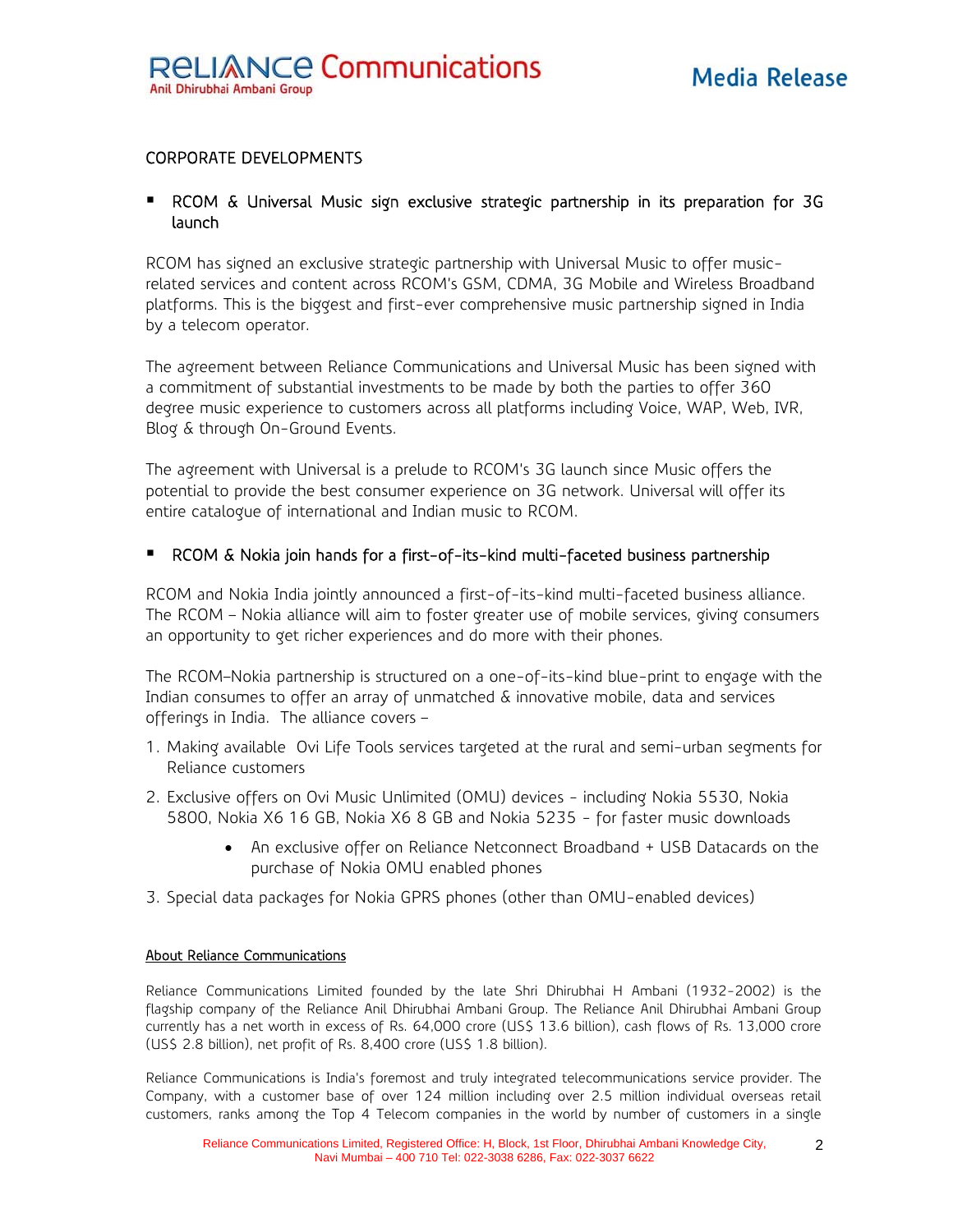country. Reliance Communications corporate clientele includes 2,100 Indian and multinational corporations, and over 800 global, regional and domestic carriers.

Reliance Communications has established a pan-India, next generation, integrated (wireless and wireline), convergent (voice, data and video) digital network that is capable of supporting best-of-class services spanning the entire communications value chain, covering over 24,000 towns and 600,000 villages. Reliance Communications owns and operates the world's largest next generation IP enabled connectivity infrastructure, comprising over 277,000 kilometers of fibre optic cable systems in India, USA, Europe, Middle East and the Asia Pacific region.

3